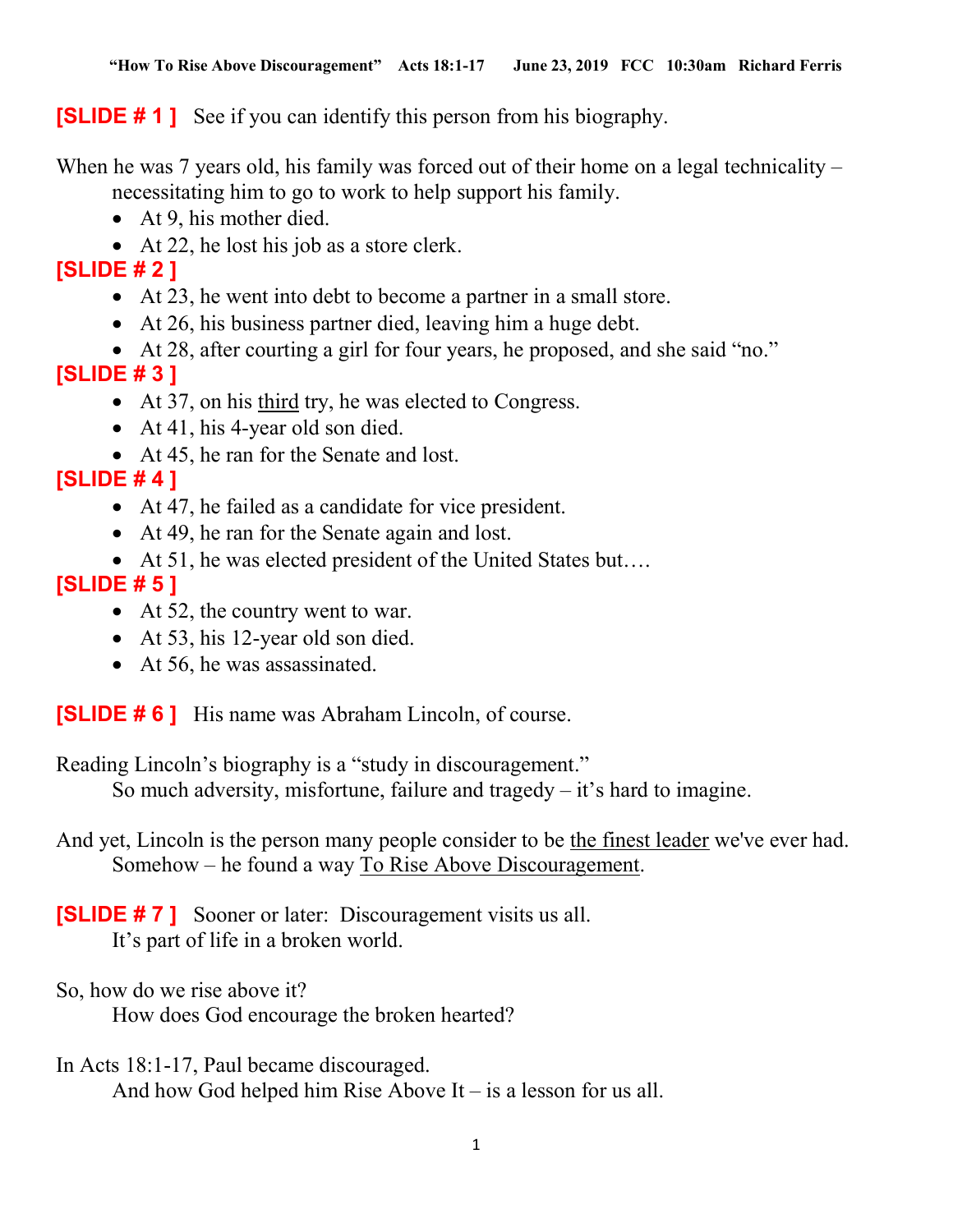**[SLIDE #8]** We're continuing our study in the Book of Acts.

- Acts is the story of how the Gospel and the Church went from a few disciples in Jerusalem to thousands around the world in just 30 years.
- Throughout this series, our goal is to recommit to *our* mission as the ones Christ **SENT** to "witness" to the world.

**[SLIDE #9]** Paul, Silas and Timothy are nearing the end of the  $2<sup>nd</sup>$  of 3 evangelistic tours of Europe and the Mediterranean Basin that the Author (and sometime companion), Dr. Luke, is writing about in Acts.

Last Sunday, in chapter 17, Paul was in Athens alone.

 Apparently, Silas and Timothy met up with him there – and Paul sent them back north to check on the churches.

Meanwhile, Paul traveled 50 miles west to the city of Corinth.

**[SLIDE # 10 ]** Corinth was a completely different city from Athens.

It was much bigger and it was newer, too.

That's because the Romans had leveled Corinth in 146 BC and rebuilt it a 100 years later in 46 BC.

So, when Paul arrived, no building was older than a century.

[SLIDE # 11 ] Corinth flourished because of its location.

It was the necessary road going north and south.

And the preferred sea route going east and west. Which looks wrong – because there's no waterway through the Isthmus of Corinth.

[SLIDE # 12 ] But about 600 BC, the Greeks created a shortcut for boats across the Isthmus. They made a road – known as "The Diolkos" – which served as an overland passage between the Gulf of Corinth and the Saronic Gulf.

It was an ingenious, 4-mile long, paved trackway for ships to avoid the long and dangerous route around the Peloponnese peninsula.

[SLIDE # 13 ] They pulled the ship onto a skid and rolled it overland – from one gulf to the other.

This made Corinth an unavoidable destination for both sea and land travelers. And it made it a strategic city on Paul's bucket list.

[SLIDE # 14 blank ] Corinth's population was 20x larger than Athens – estimated at 500,000. Whereas Athens was a "university city" – like Boston with Harvard and MIT -

Corinth was more like Vegas – with all its sinful vices.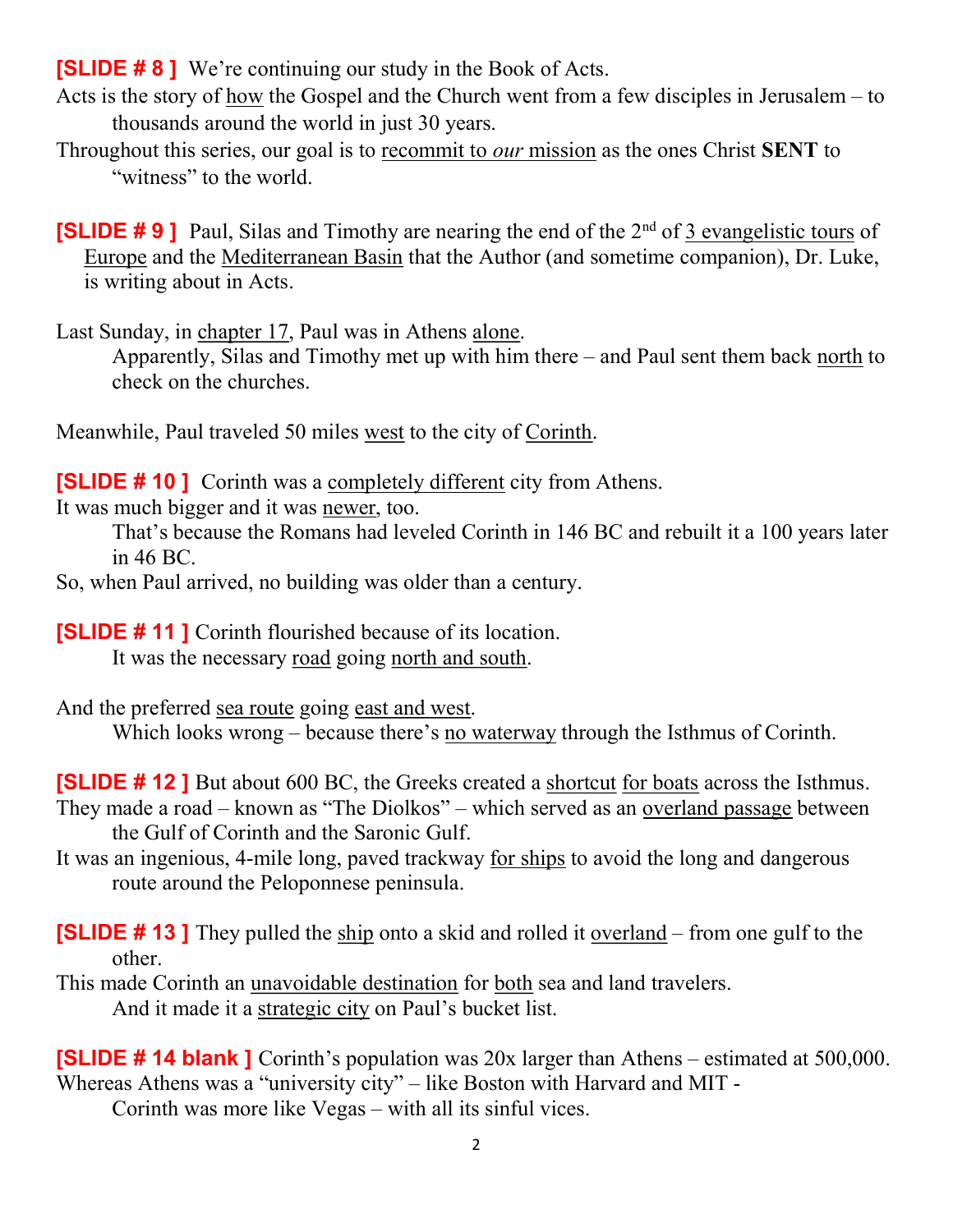So, Paul was entering new terrain.

 It must have been particularly draining to begin again from scratch. In a letter to the Corinthians later on Paul admitted….

**[SLIDE # 15 ]** NIV 1 Corinthians 2:3 I came to you in weakness with great fear and trembling.

It must have been overwhelming for a couple of reasons…

**[SLIDE # 16 blank ]** First, Corinth was famous for its immorality- which stemmed from two sources:

1) The large number of transients in the city.

Corinth buzzed with commercial activity. Port cities, with lots of visiting traffic, are often rife with all sorts of vices.

2) The temple to Aphrodite was there – the Greek goddess of love. The temple in the center of the city housed her statue. It's since been destroyed.

It's clear there was some sort of licentious behavior associated with her worship. Scholars debate the extent of the city's "cultic prostitution" - but, whatever went on in front of her statue – it helped fuel the city's well-known reputation for loose morals.

In fact, beginning in the  $5<sup>th</sup>$  century, the city's name began to be used as a verb: "to Corinthianize" - which meant to be sexually immoral. To call someone a "Corinthian" was like calling someone a "pervert" today.

- And now Paul was walking into this "red-light district" completely alone. His friends and co-workers were "on assignment" at previous church plants – leaving him in a strange city.
- Loneliness is no small thing especially when you're facing temptation. The city was patrolled by female slave-priestesses who walked the city as prostitutes in search of Aphrodite "worshipers."
- It's no wonder years later Paul would have to write the Corinthians much-needed instructions about sexual purity.
- Aside from loneliness, Paul may also have been discouraged due to financial constraints. Verse 3 tells us that Paul took up tent-making to make ends meet.

[SLIDE # 17 ] "Tentmakers" repaired all kinds of leather goods – not just tents. Tentmaking was a common trade in Paul's home province of Cilicia – which produced a fabric made from goats' skins called "cilicium."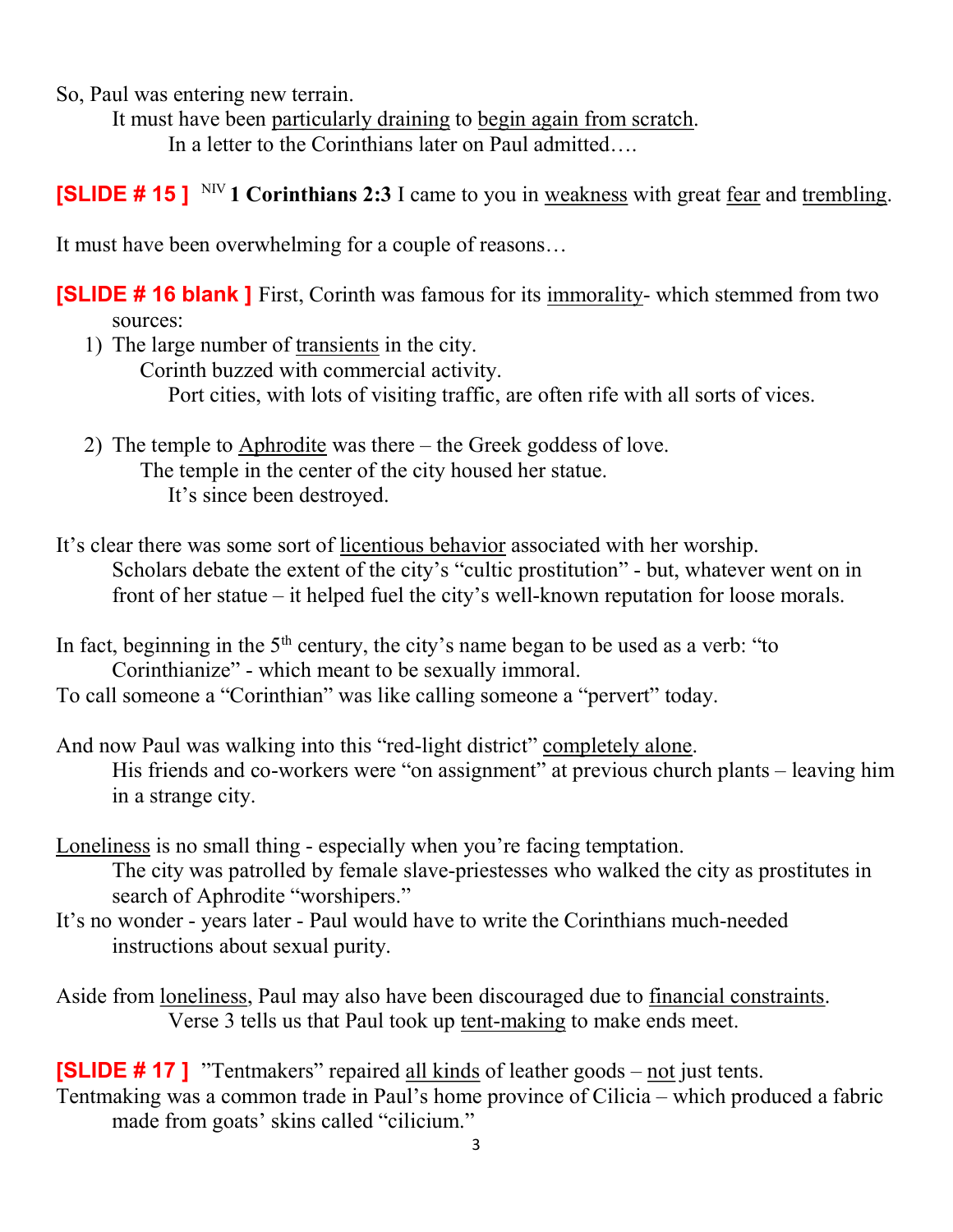By training, Paul was originally a Rabbi.

But according to Jewish practice, every Rabbi must have a trade.

Rabbis were not to take money for preaching and teaching – but make their living by working a respectable trade.

[SLIDE # 18 blank ] Now in Corinth, Paul had run low on funds and resorted to his old trade to make money.

He wouldn't take any money from the people who he was trying to reach with the Gospel. He wouldn't preach on the corner with his hat on the ground in front of him – asking people to throw cash in.

That, he felt, could give the wrong impression: that the gospel was for sale, or it was some sort of merchandise.

Paul didn't want the Church to seem like a "business venture."

He wasn't trying to become a well-paid CEO of Church, Incorporated.

The Gospel is the free gift of God – and Paul kept his personal finances separate.

Another reason for discouragement was the lack of ministry results.

 Verse 4 says: Paul went every Sabbath to the synagogue in Corinth trying to persuade the congregation.

But, his preaching received only a tepid response.

And eventually, verse 6 says, the Jews "became abusive."

Gospel preaching wasn't going as well as he expected.

In Athens, it appears not enough believed to form a church.

Now here in Corinth, not only is there skepticism, there's persecution.

------

So, think about Paul's situation.

He's far from home – in a sinful city – his friends and co-workers distant. He's broke. And only a few are responding to the message he's preaching.

It's not difficult to see why Paul was discouraged.

How easy it would have been to throw in the towel. Time to wrap this up. Time to head home.

Cue up the "pity-party" track. Commence self-doubt. Recite the "poor mes." Where's God? Why is He not blessing me? What's wrong?

But, I think Paul's situation here reveals an important insight:

#### [SLIDE # 19 ] Discouragement is common to every Christian.

Think about it: If you're trying to live a godly life in an ungodly world – You're gonna face some pretty strong headwinds – You're gonna be rowing against the current - and therefore you will have times of discouragement and opposition. It really can't be any other way.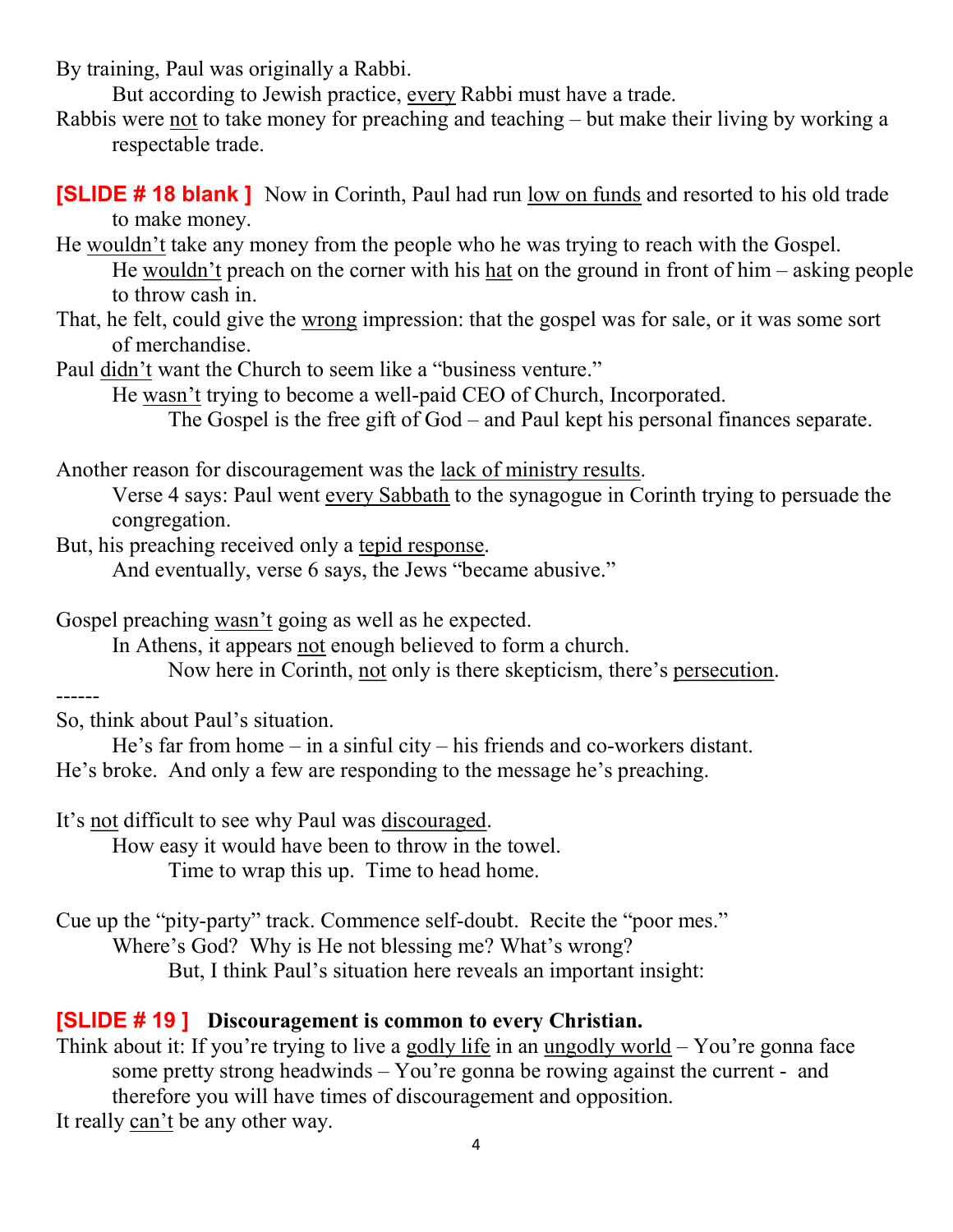Jesus told us, "You are not of this world. If you were of this world then the world would love its own. But, I chose you out of the world."

And therefore, the world is bent on discouraging us.

If that's true – we should find that theme among God's people in the Bible. And we do….

- Moses told God he'd had enough.
- David wanted to give up.
- Elijah put in his resignation.
- Daniel, Ezekiel and Jeremiah suffered bouts of discouragement.
- Peter blew it and wept bitterly.

All of us get down from time to time – and some more frequently than that.

 I'm not this morning differentiating between medical and spiritual reasons for depression. My goal is not to *diagnose* it – it's to share God's power to *deal* with it.

---- **[SLIDE # 20 blank ]** Paul didn't succumb to discouragement - God stepped in to help. Let's look at what God did.

First of all, in verse 2, God provided a new friendship.

Paul met a Jewish couple: Aquila and his wife Priscilla.

They were probably ordered out of Rome by the Emperor Claudius around 49-50 AD.

And – what a coincidence – they landed in Corinth!

Even more serendipitous: they were tentmakers!

What are the odds of Paul running into Jewish Christian tentmakers – in Corinth of all places? Is that a coincidence? (I'm thinking this is a God thing!)

This friendship was an incredible gift to Paul!

Think about it!

They could swap stories about their Bar Mitzvahs, Hebrew school, their USY trips to Jerusalem, and their favorite kugel recipe.

## And then switch seamlessly (pun intended) into talking about sewing tents!

They had so much in common!

Priscilla and Aquilla were the perfect remedy for Paul's loneliness!

It's hard to imagine how God could have arranged a better encouragement for Paul. But He did!

Because – in v. 5 – Silas and Timothy arrived from Macedonia. It says Paul then "devoted himself exclusively to preaching." What it doesn't say is how Paul became able to stop working.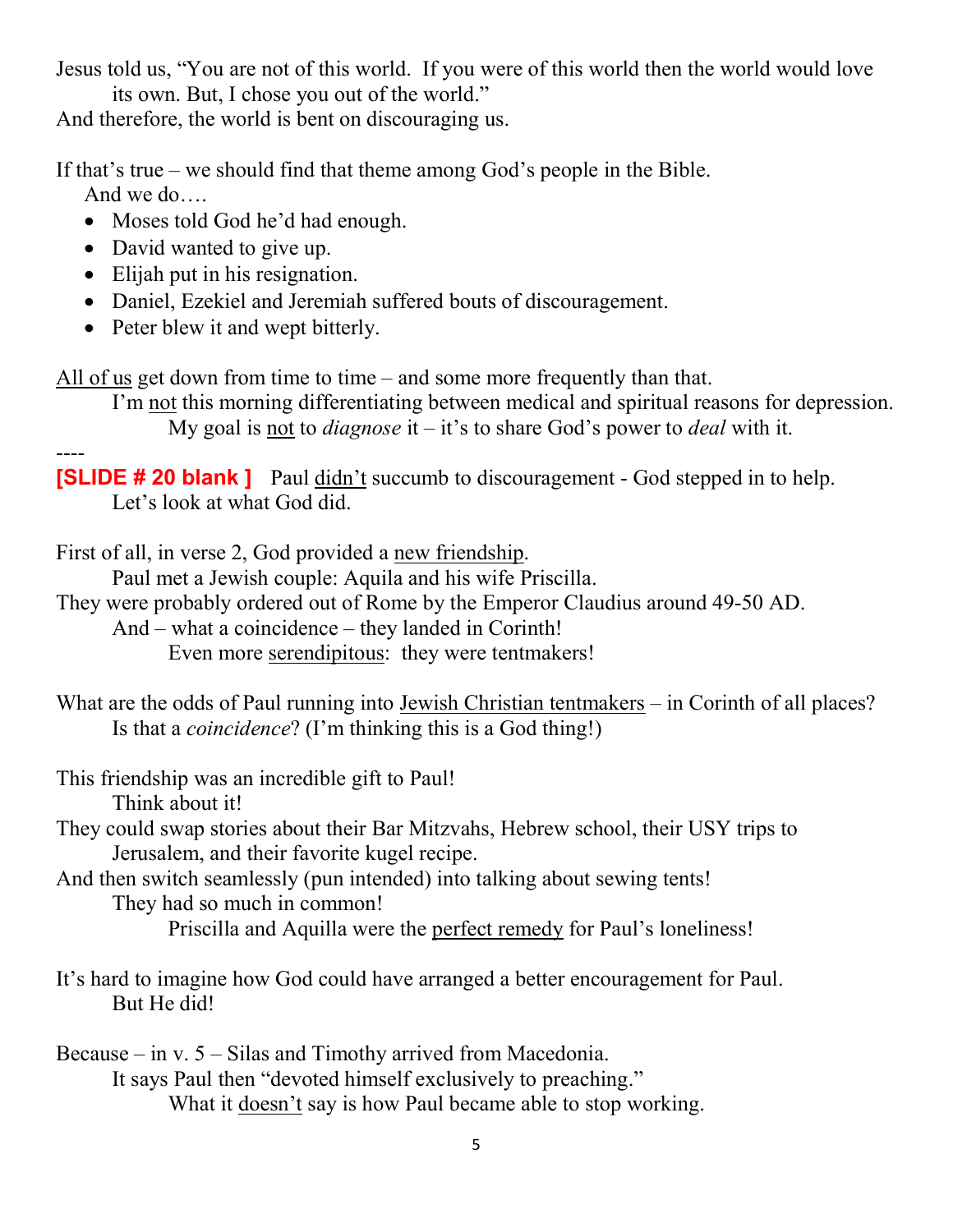2 Corinthians 11 tells us how…

### **[SLIDE # 21 ]** NIV 2 Corinthians 11:9 ...the brothers who came from Macedonia supplied what I needed.

They came bearing a timely financial gift!

Now, money doesn't solve every problem – but it sure can alleviate some. And this financial gift enabled Paul to devote himself exclusively to Gospel preaching.

[SLIDE # 22 blank ] And now – since many of the Jews had made their decision to reject the Gospel – Paul was able to move out of the Synagogue.

He shook out his clothes in front of the Jews – signaling his protest.

And in another strategic blessing – a "God thing" - a Gentile, Titius Justus, offered his home as a new meeting place.

"Coincidently" - It was the house immediately next door to the synagogue!

I can't imagine this made the Jews very happy.

 It was like "Jews for Jesus" renting an office next door to a synagogue. (We'll see in minute – the synagogue members aren't going to take that lying down.)

 But, Paul saw this as a way to keep the Gospel in front of the Jews – even if he wasn't welcomed in the synagogue anymore – now he was right next door!

He loved them too much to abandon them (though they probably wished he would).

And, the new location apparently bore fruit.

Because, verse 8 says Crispus believed in Christ.

Crispus was not an insignificant convert: Crispus was the "synagogue ruler."

Crispus and his whole family believed in Jesus.

 And you can be sure that the entire synagogue heard about THAT! Which, in turn, must have influenced others to believe.

And this wasn't even the last encouragement Paul received.

The most encouraging moment for Paul must have been: A personal message from Jesus Himself.

It's recorded in verse 9…

**[SLIDE # 23 ]** NIV Acts 18:9 One night the Lord spoke to Paul in a vision: "Do not be afraid; keep on speaking, do not be silent. <sup>10</sup> For I am with you, and no one is going to attack and harm you, because I have many people in this city."

Jesus knew Paul needed encouragement to keep on speaking.

So, He told him, "Don't be afraid."

Paul obviously sensed some threats to preaching so he needed this encouragement.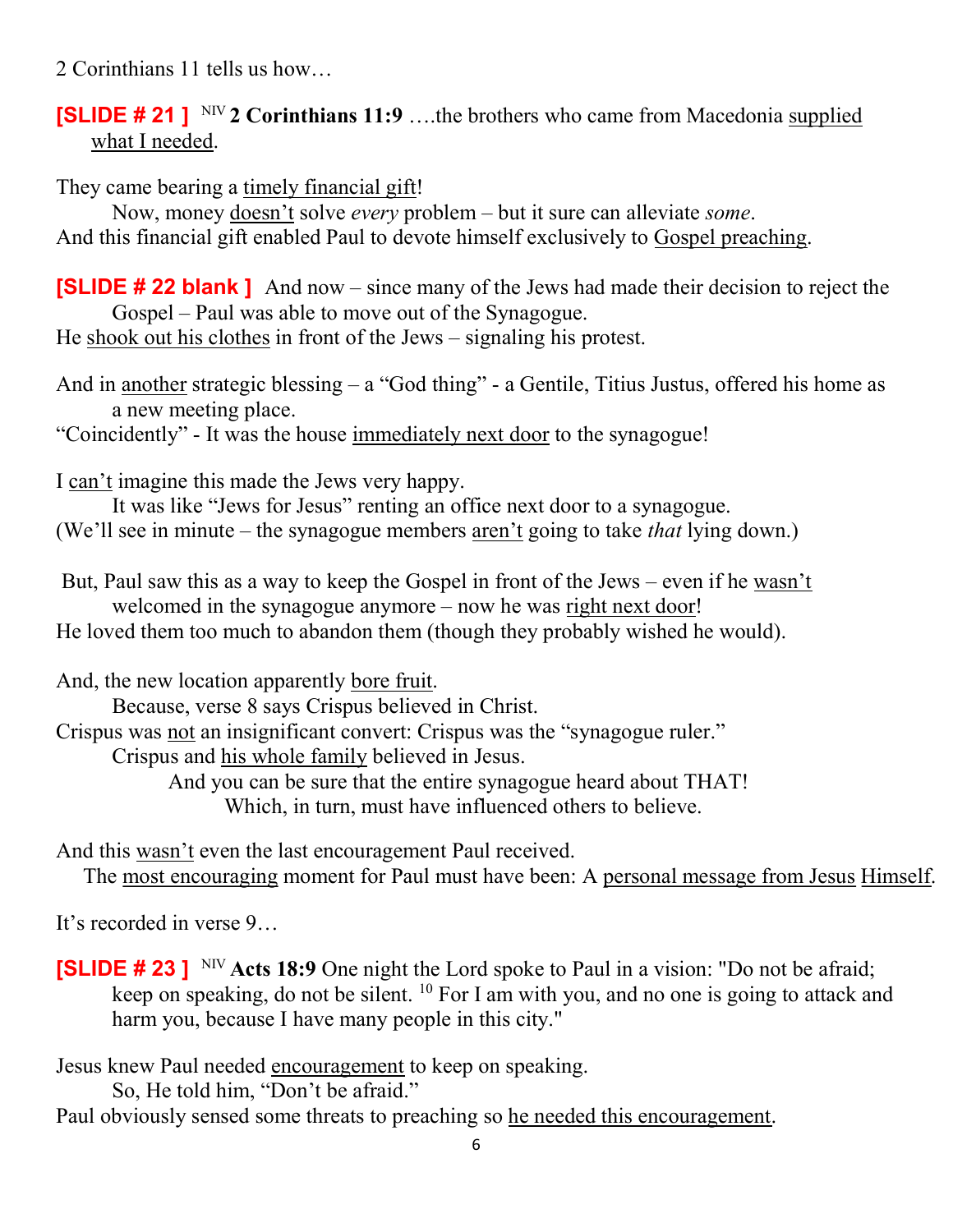Think about it - even Paul - the great apostle  $\&$  missionary – occasionally feared sharing his faith.

So, Jesus encouraged him: "I am with you, Paul."

"I haven't deserted you."

And let me tell you – "you're going to be alright and lead many more people to Me in this city."

[SLIDE # 24 blank ] So, on the basis of this encouragement – Paul stayed in Corinth for a year and a half.

The longest time he spent in any city yet.

 But, maybe, meeting in the house next door to the synagogue was going a bit too far? Because the new "synagogue ruler," Sosthenes, tried to get Paul evicted.

He led the Jews' charge against Paul and forced him into court.

They brought charges against Paul.

But, the governor, Gallio, didn't want to get involved.

And so he dismissed the case – and Paul was set free – setting an Empire-wide precedent that helped Christians everywhere.

Meanwhile, the crowd beat up Sosthenes instead! Luke doesn't tell us why.

But, Sosthenes becomes another twist in the story!

 (And another source of encouragement to Paul!) Because it appears that Sosthenes then gets saved!

Because when Paul wrote back to the Corinthians, he mentioned that "Sosthenes" was with him.

**[SLIDE # 25 ]** NIV 1 Corinthians 1:1 Paul, called to be an apostle of Christ Jesus by the will of God, and our brother Sosthenes,

Assuming this is the same man – which is likely the reason Paul mentioned him – this would have been another source of encouragement for Paul.

--------------------

[SLIDE # 26 blank ] Corinth was a low point for Paul.

It was a corrupt city with many threats and temptations.

It was his last major stop before heading back home.

He was tired, broke, lonely – and seeing little success.

So, why does God allow Paul to get this low? I think the reason is…

### **[SLIDE #27]** Because Discouragement teaches us things about God and ourselves that can't be learned any other way.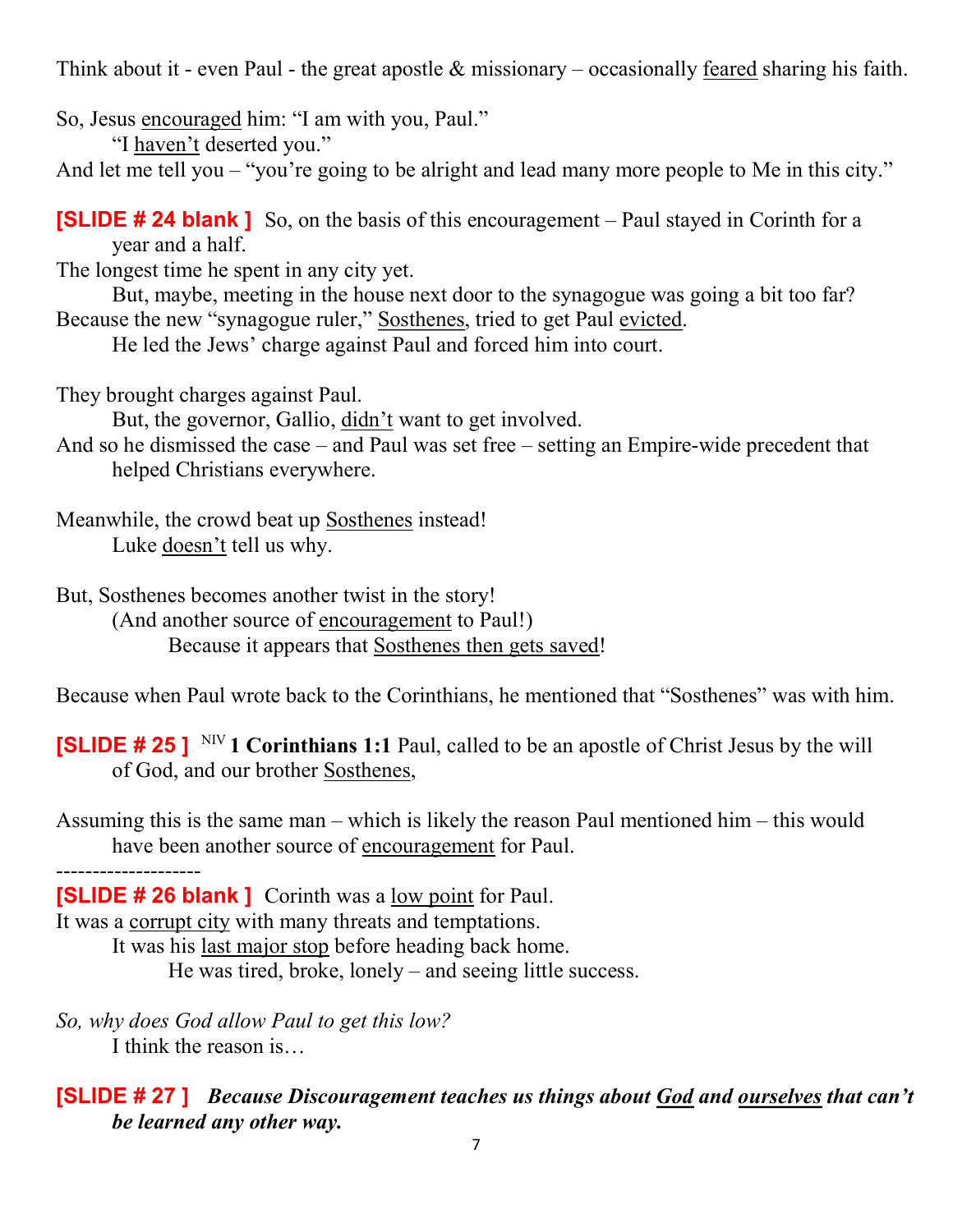Discouragement taught Paul to rely on God in times of weakness. That seems to be what Christ told Paul directly. In…

**[SLIDE # 28 ]** NIV 2 Corinthians 12:9 [Christ] said to [Paul], "My grace is sufficient for you, for my power is made perfect in weakness." [So Paul changed his mind about weakness and wrote] Therefore I will boast all the more gladly about my weaknesses, so that Christ's power may rest on me.

It sounds counter-intuitive – who boasts about their weaknesses? We boast about our strengths!

But, this is the secret to learning "How To Rise Above Discouragement." The secret is to view our weaknesses as opportunities for Christ to reveal His power.

James put it this way…

**[SLIDE # 29 ]** NIV James 1:2 Consider it pure joy, my brothers and sisters, whenever you face trials of many kinds, <sup>3</sup> because you know that the testing of your faith produces perseverance.

In other words: Trials produce maturity.

So now, Paul's experience in Corinth makes sense.

God used "discouragement" to turn Paul's visit to Corinth into one of the high points of his journey.

**[SLIDE # 30 blank ]** Instead of *removing* Paul from Corinth – God brought him Pricilla and Aquilla who became lifelong friends and ministry partners.

- Instead of giving Paul *immunity* from conflict  $-$  God gave him a promise to go through trials together with him.
- Instead of telling Paul to pack up and go home God sustained him for another year and a half with financial gifts and plenty of new decisions for Christ.

God used discouragement to teach Paul to rely on God's power.

I can say from my own experience – that God has done this for me.

When I've felt overwhelmed, overmatched and down in the dumps – the Lord has provided some unique encouragements for me.

- Sometimes it was a visit from a person.
- Sometimes it was a financial gift.
- Sometimes it was greeting card.
- Sometimes it was Fredda's encouragement.
- $\bullet$  But it was always just what I needed just when I needed it.